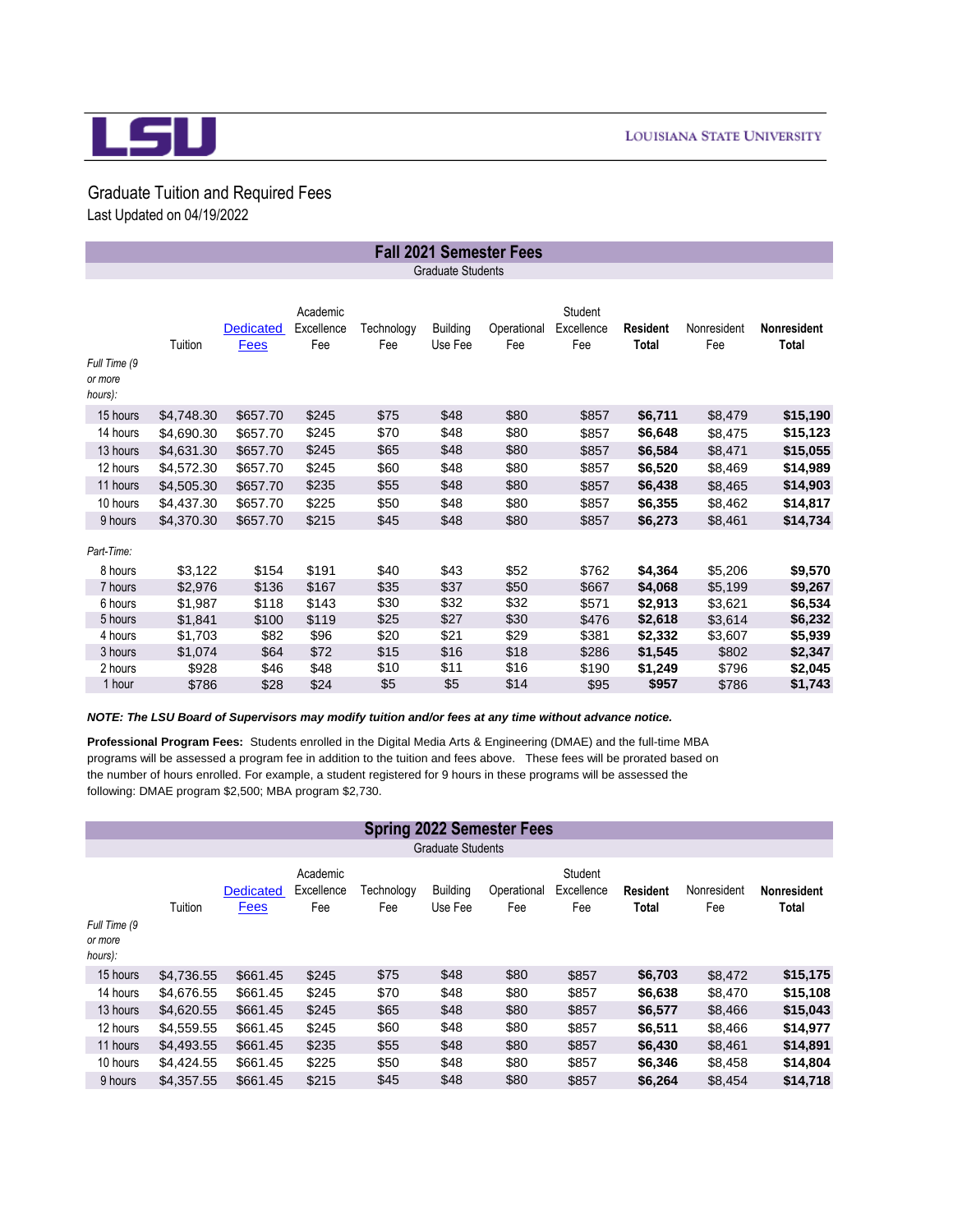| <i>au - uno.</i> |         |       |       |      |      |      |       |         |         |         |
|------------------|---------|-------|-------|------|------|------|-------|---------|---------|---------|
| 8 hours          | \$3.128 | \$154 | \$191 | \$40 | \$43 | \$52 | \$762 | \$4.370 | \$5.201 | \$9,571 |
| 7 hours          | \$2,979 | \$136 | \$167 | \$35 | \$37 | \$50 | \$667 | \$4,071 | \$5,196 | \$9,267 |
| 6 hours          | \$1,989 | \$118 | \$143 | \$30 | \$32 | \$32 | \$571 | \$2.915 | \$3,618 | \$6,533 |
| 5 hours          | \$1.846 | \$100 | \$119 | \$25 | \$27 | \$30 | \$476 | \$2,623 | \$3,610 | \$6,233 |
| 4 hours          | \$1.705 | \$82  | \$96  | \$20 | \$21 | \$29 | \$381 | \$2.334 | \$3.605 | \$5.939 |
| 3 hours          | \$1,077 | \$64  | \$72  | \$15 | \$16 | \$18 | \$286 | \$1.548 | \$801   | \$2,349 |
| 2 hours          | \$928   | \$46  | \$48  | \$10 | \$11 | \$16 | \$190 | \$1.249 | \$795   | \$2.044 |
| 1 hour           | \$787   | \$28  | \$24  | \$5  | \$5  | \$14 | \$95  | \$958   | \$786   | \$1,744 |

*NOTE: The LSU Board of Supervisors may modify tuition and/or fees at any time without advance notice.*

the number of hours enrolled. For example, a student registered for 9 hours in these programs will be assessed the following: DMAE program \$2,500; MBA program \$2,730. **Professional Program Fees:** Students enrolled in the Digital Media Arts & Engineering (DMAE) and the full-time MBA programs will be assessed a program fee in addition to the tuition and fees above. These fees will be prorated based on

|                                    | <b>Summer 2022 Semester Fees</b> |                          |                               |                   |                            |                    |                              |                                 |                    |                             |  |
|------------------------------------|----------------------------------|--------------------------|-------------------------------|-------------------|----------------------------|--------------------|------------------------------|---------------------------------|--------------------|-----------------------------|--|
|                                    |                                  |                          |                               |                   | <b>Graduate Students</b>   |                    |                              |                                 |                    |                             |  |
| Full Time (6<br>or more<br>hours): | Tuition                          | <b>Dedicated</b><br>Fees | Academic<br>Excellence<br>Fee | Technology<br>Fee | <b>Building</b><br>Use Fee | Operational<br>Fee | Student<br>Excellence<br>Fee | <b>Resident</b><br><b>Total</b> | Nonresident<br>Fee | <b>Nonresident</b><br>Total |  |
| 15 hours                           | \$4,161.80                       | \$308.20                 | \$245                         | \$75              | \$48                       | \$68               | \$808                        | \$5,714                         | \$4,331            | \$10,045                    |  |
| 14 hours                           | \$4,102.80                       | \$308.20                 | \$245                         | \$70              | \$48                       | \$68               | \$808                        | \$5,650                         | \$4,327            | \$9,977                     |  |
| 13 hours                           | \$4,041.80                       | \$308.20                 | \$245                         | \$65              | \$48                       | \$68               | \$808                        | \$5,584                         | \$4,327            | \$9,911                     |  |
| 12 hours                           | \$3.983.80                       | \$308.20                 | \$245                         | \$60              | \$48                       | \$68               | \$808                        | \$5,521                         | \$4.324            | \$9,845                     |  |
| 11 hours                           | \$3,313.80                       | \$308.20                 | \$235                         | \$55              | \$48                       | \$56               | \$808                        | \$4,824                         | \$4,294            | \$9,118                     |  |
| 10 hours                           | \$3,240.80                       | \$308.20                 | \$225                         | \$50              | \$48                       | \$55               | \$808                        | \$4,735                         | \$4,290            | \$9,025                     |  |
| 9 hours                            | \$3,169.80                       | \$308.20                 | \$215                         | \$45              | \$48                       | \$55               | \$808                        | \$4,649                         | \$4,288            | \$8,937                     |  |
| 8 hours                            | \$2,452.80                       | \$308.20                 | \$191                         | \$40              | \$43                       | \$42               | \$688                        | \$3,765                         | \$4,259            | \$8,024                     |  |
| 7 hours                            | \$2,327.80                       | \$308.20                 | \$167                         | \$35              | \$37                       | \$40               | \$614                        | \$3,529                         | \$4,250            | \$7,779                     |  |
| 6 hours                            | \$2,201.80                       | \$308.20                 | \$143                         | \$30              | \$32                       | \$38               | \$537                        | \$3,290                         | \$4,248            | \$7,538                     |  |
| Part-Time:                         |                                  |                          |                               |                   |                            |                    |                              |                                 |                    |                             |  |
| 5 hours                            | \$1,595                          | \$85                     | \$119                         | \$25              | \$27                       | \$26               | \$427                        | \$2,304                         | \$3,006            | \$5,310                     |  |
| 4 hours                            | \$1,457                          | \$70                     | \$96                          | \$20              | \$21                       | \$24               | \$352                        | \$2,040                         | \$3,001            | \$5,041                     |  |
| 3 hours                            | \$1,007                          | \$55                     | \$72                          | \$15              | \$16                       | \$16               | \$260                        | \$1,441                         | \$876              | \$2,317                     |  |
| 2 hours                            | \$862                            | \$40                     | \$48                          | \$10              | \$11                       | \$15               | \$182                        | \$1,168                         | \$869              | \$2,037                     |  |
| 1 hour                             | \$723                            | \$25                     | \$24                          | \$5               | \$5                        | \$13               | \$95                         | \$890                           | \$862              | \$1,752                     |  |
|                                    |                                  |                          |                               |                   |                            |                    |                              |                                 |                    |                             |  |

*NOTE: The LSU Board of Supervisors may modify tuition and/or fees at any time without advance notice.*

the number of hours enrolled. For example, a student registered for 9 hours in these programs will be assessed the following: DMAE program \$2,500; MBA program \$2,730. **Professional Program Fees:** Students enrolled in the Digital Media Arts & Engineering (DMAE) and the full-time MBA programs will be assessed a program fee in addition to the tuition and fees above. These fees will be prorated based on